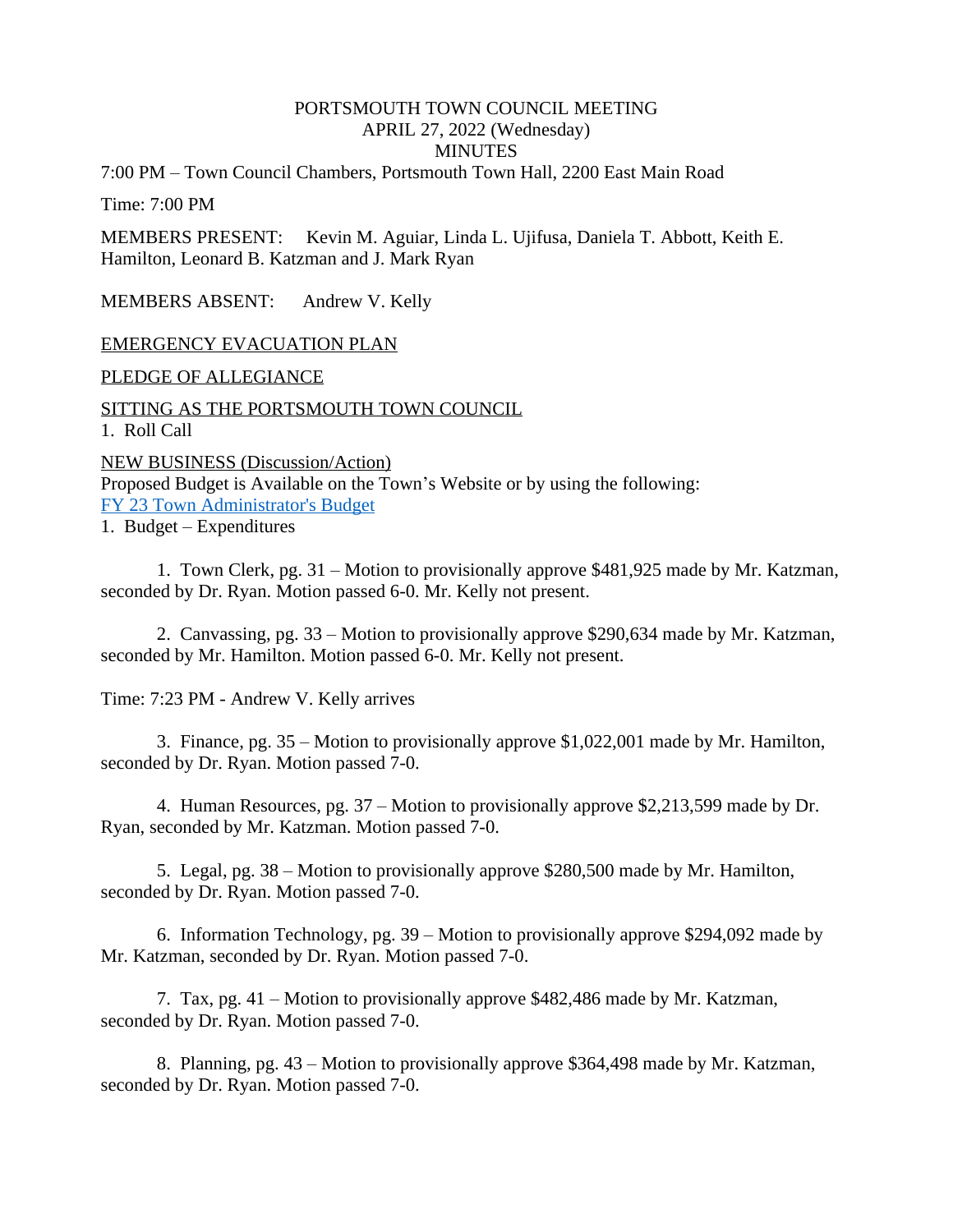9. Building Official, pg. 45 – Motion to provisionally approve \$398,381 made by Mr. Katzman, seconded by Dr. Ryan. Motion passed 7-0

 10. Planning Board, pg. 46 – Motion to provisionally approve \$38,735 made by Dr. Ryan, seconded by Mr. Katzman. Motion passed 7-0.

 11. Economic Development, pg. 47 – Motion to provisionally approve \$49,034 made by Dr. Ryan, seconded by Mr. Katzman. Motion passed 7-0.

 12. Recreation, pg. 65 – Motion to provisionally approve \$290,219 made by Dr. Ryan, seconded by Mr. Katzman. Motion passed 7-0.

### 13. Parks

a. Glen Park – Moved to Recreation department budget.

 b. Melville Park – Motion to provisionally approve \$18,000 made by Dr. Ryan, seconded by Mr. Katzman. Motion passed 7-0.

 14. Civic Support, pg. 67 – Be Great for Nate has withdrawn their request. Motion to move the \$3,000 from Be Great for Nate and create a Contingency Line Item under the Town Council for Four Hearts Foundation playground upgrades at the Turnpike playground made by Mr. Hamilton, seconded by Dr. Ryan. Motion passed 7-0. Motion to provisionally approve the amended Town Council budget, pg. 28, to reflect the additional \$3000 which was transferred from Civic Support, for a new total of \$13,916 made by Mr. Katzman, seconded by Mr. Hamilton. Motion passed 7-0. Motion to move \$18,000 from the Aquidneck Island Planning Commission and add a line item in the Planning Department, pg. 43, to the Professional Contract Services line for Grant Writing Support made by Ms. Abbott, seconded by Mr. Hamilton. Motion passed 4-3. Ms. Ujifusa, Mr. Kelly and Dr. Ryan in dissent. Motion to provisionally approve the amended Planning budget in the amount \$382,498 made by Mr. Hamilton, seconded by Mr. Kelly. Motion passed 7-0. Motion to move the \$1,500 from the Wildlife Rehabilitators and increase the Newport County Community Health line from \$3,700 to \$5,200 made by Mr. Hamilton, seconded by Dr. Ryan. Motion passed 7- 0.

Motion to provisionally approve Civic Support as amended in the amount of \$1,057,311 made by Dr. Ryan, seconded by Mr. Hamilton. Motion passed 7-0.

 15. Capital Improvement Plan (CIP), pg. 70 – Motion to provisionally approve CIP in the amount of \$1,049,263 made by Dr. Ryan, seconded by Mr. Hamilton. Motion passed 7-0.

## 16. Enterprise Funds:

a: Glen Farm Equestrian Center, pg. 81 – Motion to provisionally approve Glen Farm Equestrian Center Enterprise Fund in the amount of \$18,846 made by Dr. Ryan, seconded by Mr. Katzman. Motion passed 7-0.

b: Transfer Station, pg. 82 – No vote required as was previously approved.

c: Glen Manor, pg. 83 – Motion to provisionally approve total revenues in the amount of \$680,000, total expenses in the amount of (\$272,056) for a Glen Manor Enterprise total of \$407,944, made by Mr. Hamilton, seconded by Dr. Ryan. Motion passed 7-0.

d: Septic Loan Program, pg. 84 has been closed. No votes taken.